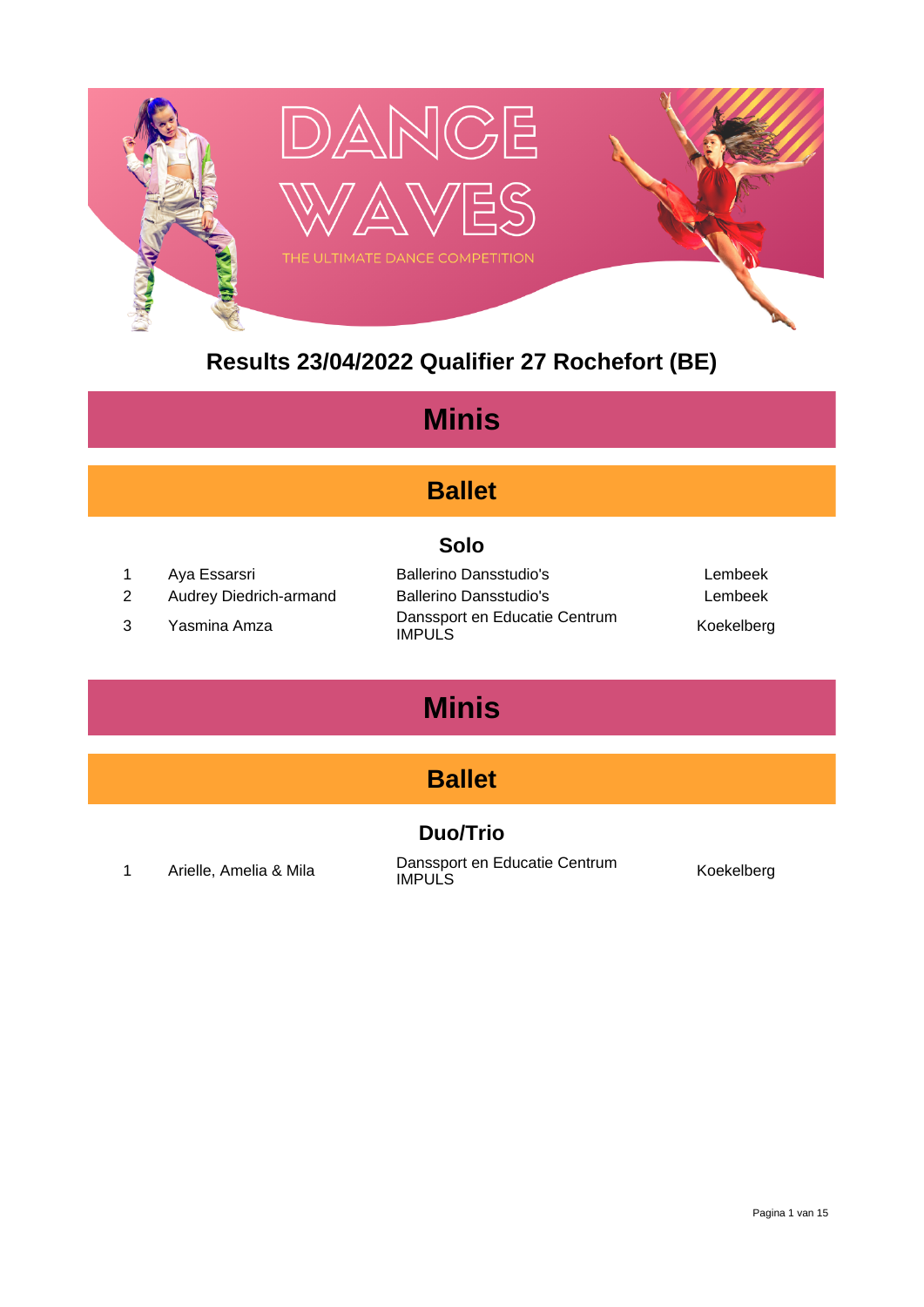### **Minis**

#### **Ballet**

#### **Group**

1 Ballet Impuls **1 Danssport en Educatie Centrum**<br> **IMPULS** IMPULS

## **Minis**

#### **Ballet**

#### **Impro**

Yasmina Amza Danssport en Educatie Centrum IMPULS Koekelberg

### **Kids**

#### **Ballet**

#### **Solo**

| $\mathbf{1}$ | Maude Marchant        | <b>Ballerino Dansstudio's</b> | Lembeek |
|--------------|-----------------------|-------------------------------|---------|
| 2            | Margaux Vantal        | <b>Ballerino Dansstudio's</b> | Lembeek |
| 3            | Anaïs Esseldeurs      | <b>Ballerino Dansstudio's</b> | Lembeek |
| 4            | Jade Cosyns           | <b>Ballerino Dansstudio's</b> | Lembeek |
| 5            | Amaryllis Plasschaert | <b>Ballerino Dansstudio's</b> | Lembeek |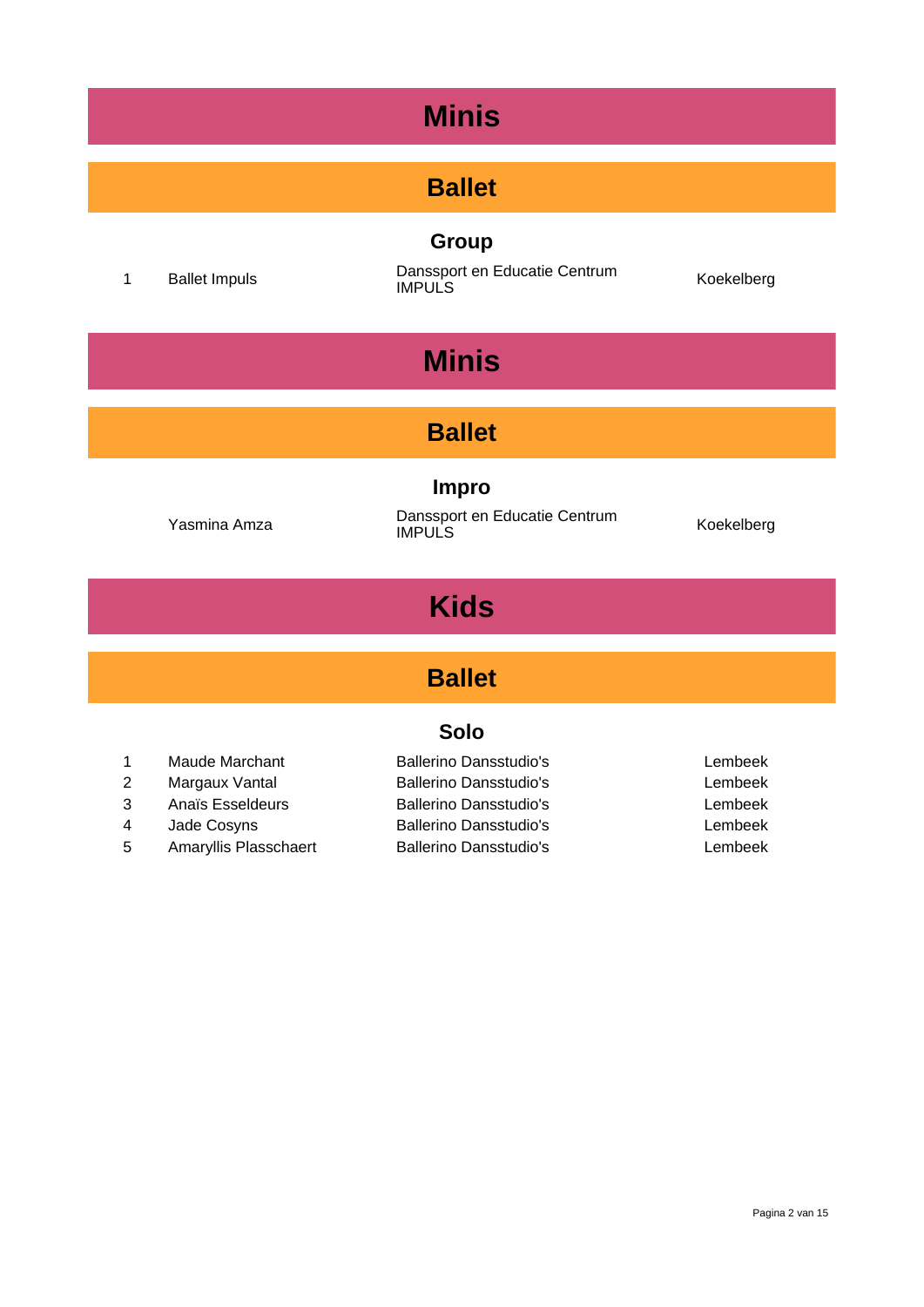| <b>Kids</b>    |                                                            |                                                                                                 |                               |  |
|----------------|------------------------------------------------------------|-------------------------------------------------------------------------------------------------|-------------------------------|--|
| <b>Ballet</b>  |                                                            |                                                                                                 |                               |  |
| 1              | Maude & Margaux                                            | <b>Duo/Trio</b><br><b>Ballerino Dansstudio's</b>                                                | Lembeek                       |  |
| <b>Kids</b>    |                                                            |                                                                                                 |                               |  |
| <b>Ballet</b>  |                                                            |                                                                                                 |                               |  |
|                | Anaïs Esseldeurs                                           | <b>Impro</b><br><b>Ballerino Dansstudio's</b>                                                   | Lembeek                       |  |
| <b>Juniors</b> |                                                            |                                                                                                 |                               |  |
| <b>Ballet</b>  |                                                            |                                                                                                 |                               |  |
| <b>Solo</b>    |                                                            |                                                                                                 |                               |  |
| 1<br>2<br>3    | Victoria Dailly<br>Ainhoa Cavaleri<br><b>Alisa Kusters</b> | <b>Ballerino Dansstudio's</b><br><b>Ballerino Dansstudio's</b><br><b>Ballerino Dansstudio's</b> | Lembeek<br>Lembeek<br>Lembeek |  |

- 
- 

4 Elinor Couteau Ballerino Dansstudio's Lembeek 5 Camille Berth **Ballerino Dansstudio's** Lembeek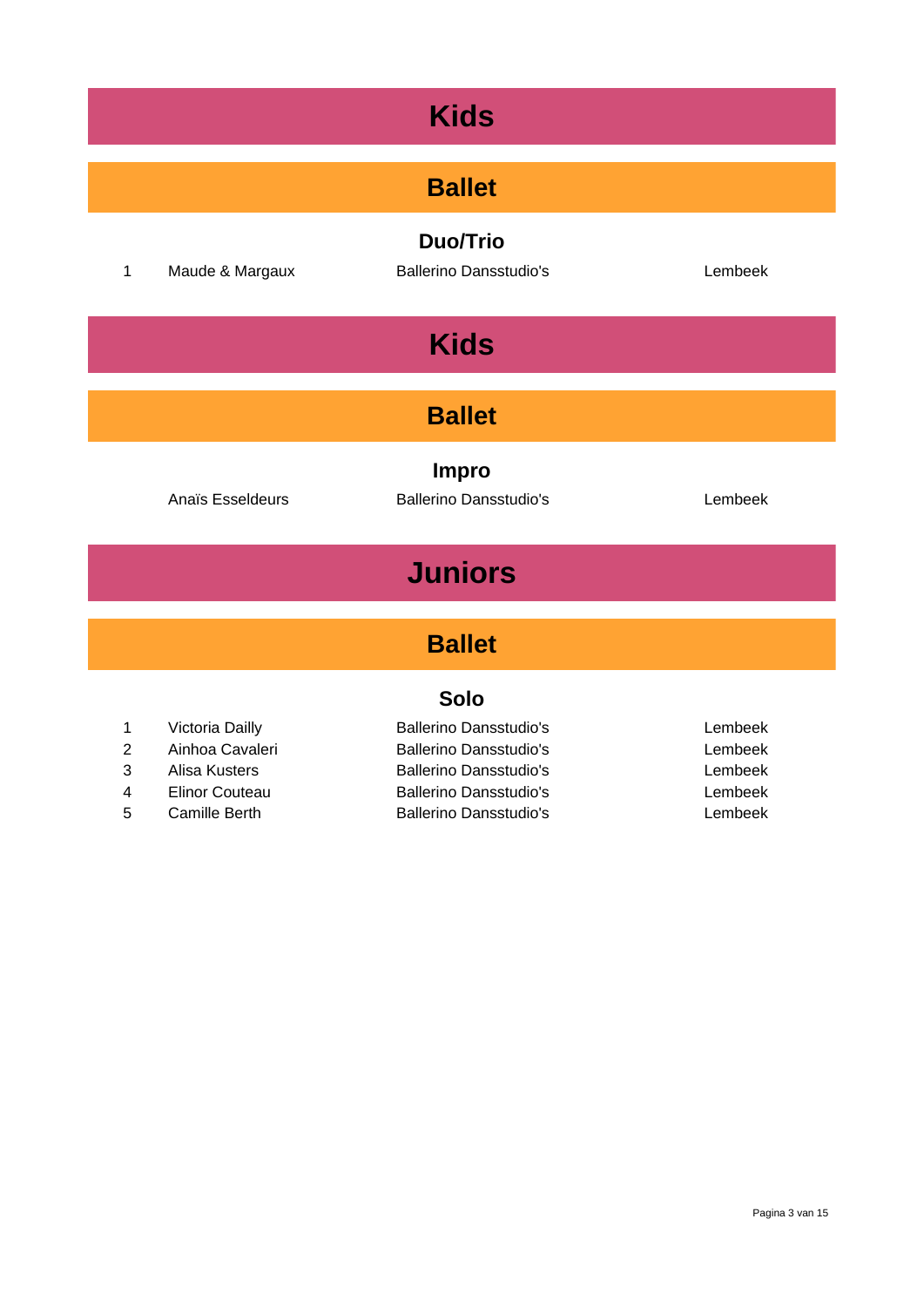| <b>Juniors</b> |                      |                                                  |         |  |
|----------------|----------------------|--------------------------------------------------|---------|--|
| <b>Ballet</b>  |                      |                                                  |         |  |
| $\mathbf{1}$   | Ainhoa & Victoria    | <b>Duo/Trio</b><br><b>Ballerino Dansstudio's</b> | Lembeek |  |
|                | <b>Juniors</b>       |                                                  |         |  |
| <b>Ballet</b>  |                      |                                                  |         |  |
|                | <b>Alisa Kusters</b> | <b>Impro</b><br><b>Ballerino Dansstudio's</b>    | Lembeek |  |
| <b>Teens</b>   |                      |                                                  |         |  |
| <b>Ballet</b>  |                      |                                                  |         |  |
| $\mathbf{1}$   | <b>Lotte Moors</b>   | <b>Solo</b><br><b>Ballerino Dansstudio's</b>     | Lembeek |  |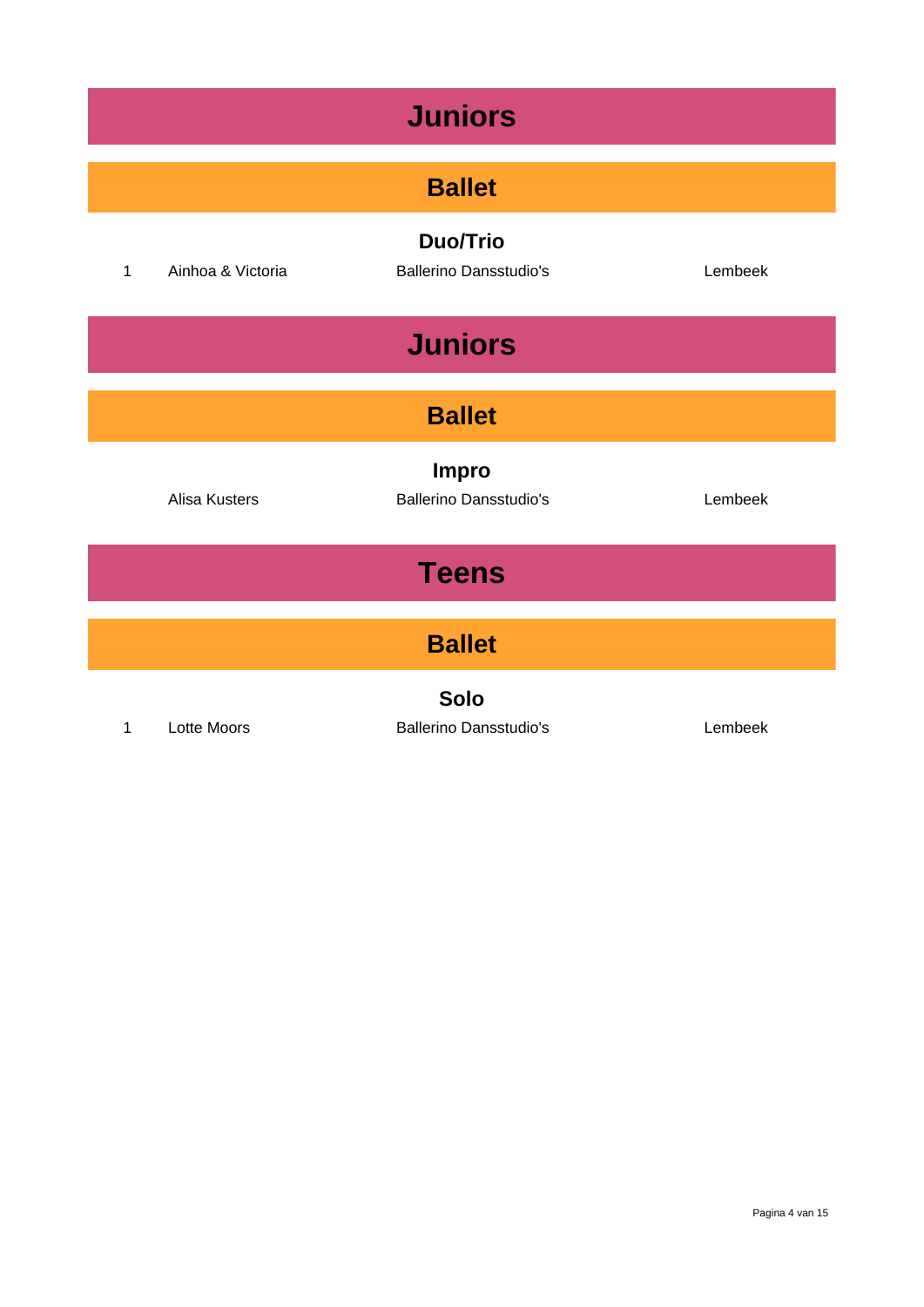| <b>Teens</b>  |                       |                                               |            |  |
|---------------|-----------------------|-----------------------------------------------|------------|--|
| <b>Ballet</b> |                       |                                               |            |  |
|               | Lotte Moors           | <b>Impro</b><br><b>Ballerino Dansstudio's</b> | Lembeek    |  |
|               | <b>Adults</b>         |                                               |            |  |
| <b>Ballet</b> |                       |                                               |            |  |
| 1             | Julia, Sarah & Sophia | <b>Duo/Trio</b><br><b>Balletschool Maria</b>  | Düsseldorf |  |
| <b>Adults</b> |                       |                                               |            |  |
| <b>Ballet</b> |                       |                                               |            |  |
| 1             | Libertango            | Group<br><b>Balletschool Maria</b>            | Düsseldorf |  |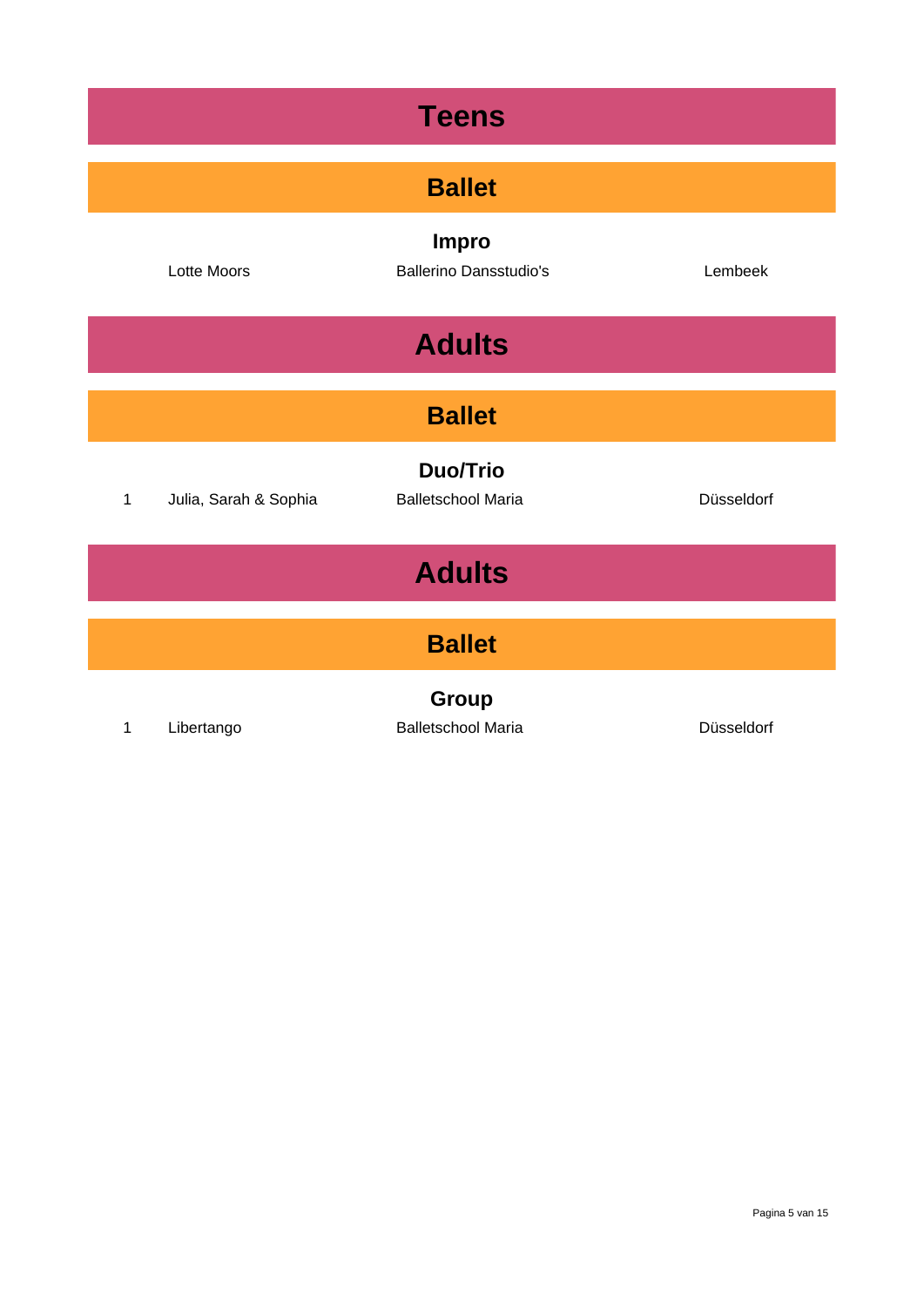### **Adults**

#### **Ballet**

### **Minis**

### **Modern, Contemporary & Jazz**

#### **Impro**

Viktoria Spiegelfeld Danssport en Educatie Centrum IMPULS Koekelberg

### **Kids**

### **Modern, Contemporary & Jazz**

- 
- 
- 
- 
- 
- 
- 

#### **Solo**

| 1  | Olivia Savin       | Studio Arabesque                               | Waterloo   |
|----|--------------------|------------------------------------------------|------------|
| 2  | Maude Marchant     | <b>Ballerino Dansstudio's</b>                  | Lembeek    |
| 3  | Mona Verfaillie    | <b>Ballerino Dansstudio's</b>                  | Lembeek    |
| 4  | Ilinca Zghibarta   | Danssport en Educatie Centrum<br><b>IMPULS</b> | Koekelberg |
| 5. | Marie Van Cauteren | <b>Ballerino Dansstudio's</b>                  | Lembeek    |
| 6  | Anaïs Esseldeurs   | <b>Ballerino Dansstudio's</b>                  | Lembeek    |
|    | Margaux Vantal     | <b>Ballerino Dansstudio's</b>                  | Lembeek    |
|    |                    |                                                |            |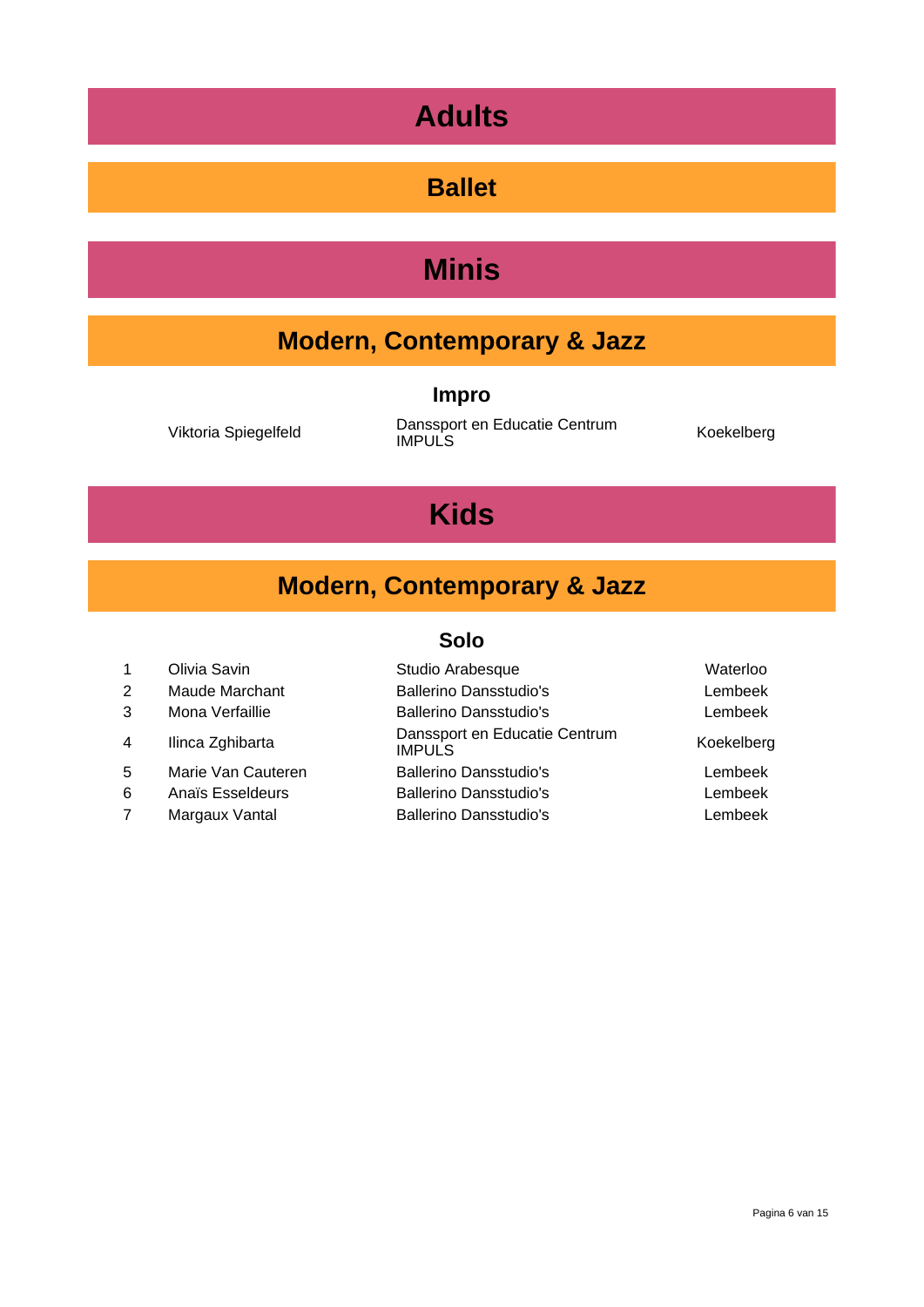#### **Kids**

| <b>Modern, Contemporary &amp; Jazz</b> |                   |                                        |            |  |
|----------------------------------------|-------------------|----------------------------------------|------------|--|
|                                        |                   |                                        |            |  |
|                                        |                   | <b>Duo/Trio</b>                        |            |  |
| 1                                      | Olivia & Amandine | Studio Arabesque                       | Waterloo   |  |
|                                        |                   |                                        |            |  |
|                                        |                   | <b>Kids</b>                            |            |  |
|                                        |                   |                                        |            |  |
|                                        |                   |                                        |            |  |
|                                        |                   | <b>Modern, Contemporary &amp; Jazz</b> |            |  |
|                                        |                   | <b>Group</b>                           |            |  |
|                                        |                   | Danssport en Educatie Centrum          |            |  |
| 1                                      | Dance Mix Impuls  | <b>IMPULS</b>                          | Koekelberg |  |
|                                        |                   |                                        |            |  |
| <b>Kids</b>                            |                   |                                        |            |  |
|                                        |                   |                                        |            |  |
|                                        |                   |                                        |            |  |
| <b>Modern, Contemporary &amp; Jazz</b> |                   |                                        |            |  |
| <b>Impro</b>                           |                   |                                        |            |  |
|                                        | Olivia Savin      | Studio Arabesque                       | Waterloo   |  |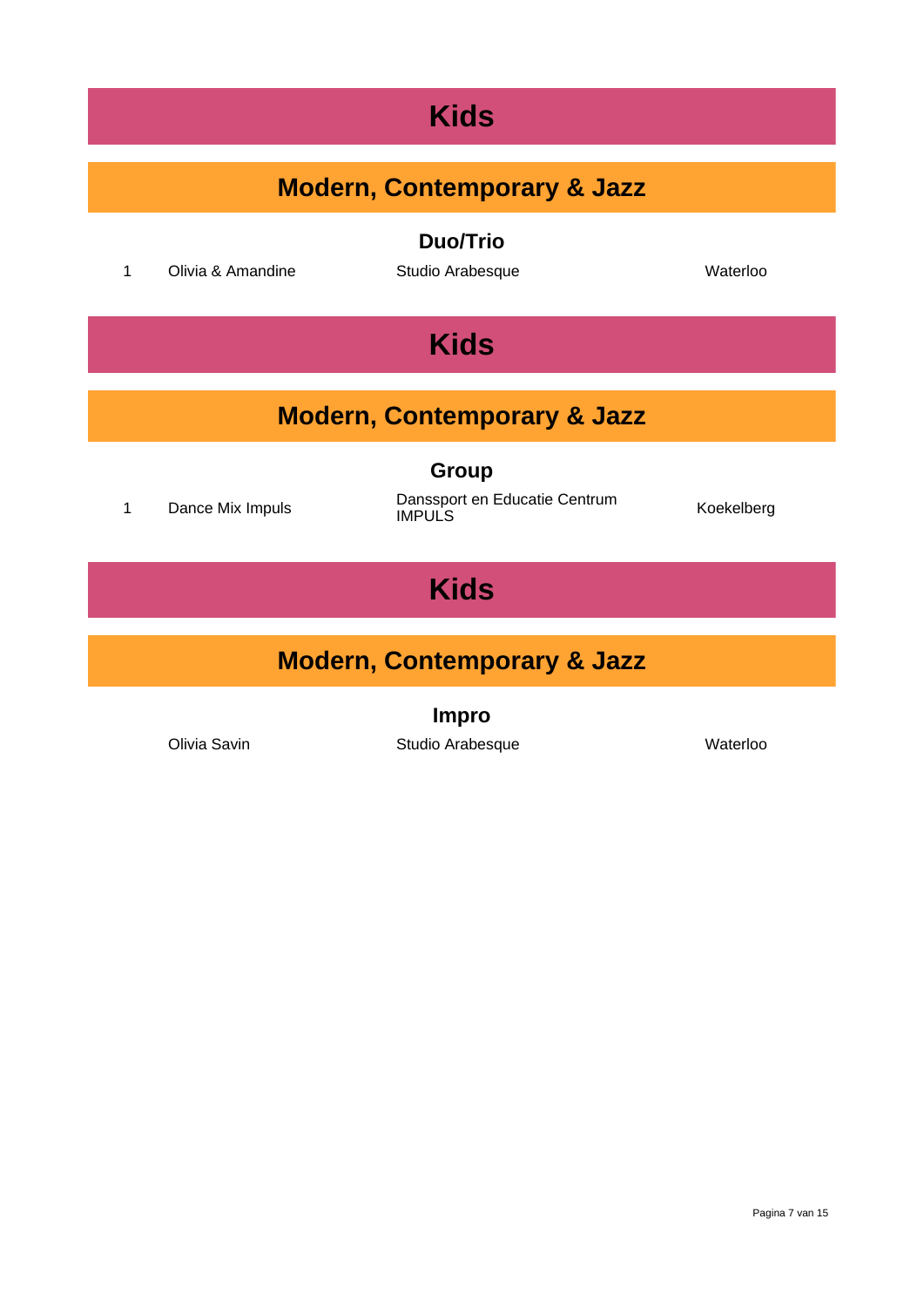#### **Juniors**

#### **Modern, Contemporary & Jazz**

- 1 Ainhoa Cavaleri Ballerino Dansstudio's Lembeek
- 
- 
- 
- 
- 
- 7 Héloïse Bérard Studio Arabesque Waterloo

#### **Solo**

 Victoria Dailly Ballerino Dansstudio's Lembeek Alisa Kusters Ballerino Dansstudio's Lembeek Matilda Meo Espace Danse La Louvière Elinor Couteau Ballerino Dansstudio's Lembeek Camille Berth Ballerino Dansstudio's Lembeek

### **Juniors**

#### **Modern, Contemporary & Jazz**

#### **Group**

- 1 Compagnie Junior Flashdance Flashdance **Flashdance Fexhe** Slins
- 2 DESTINATION KIDS viadAnS Vilvoorde

### **Juniors**

#### **Modern, Contemporary & Jazz**

**Impro**

Ainhoa Cavaleri **Ballerino Dansstudio's** Lembeek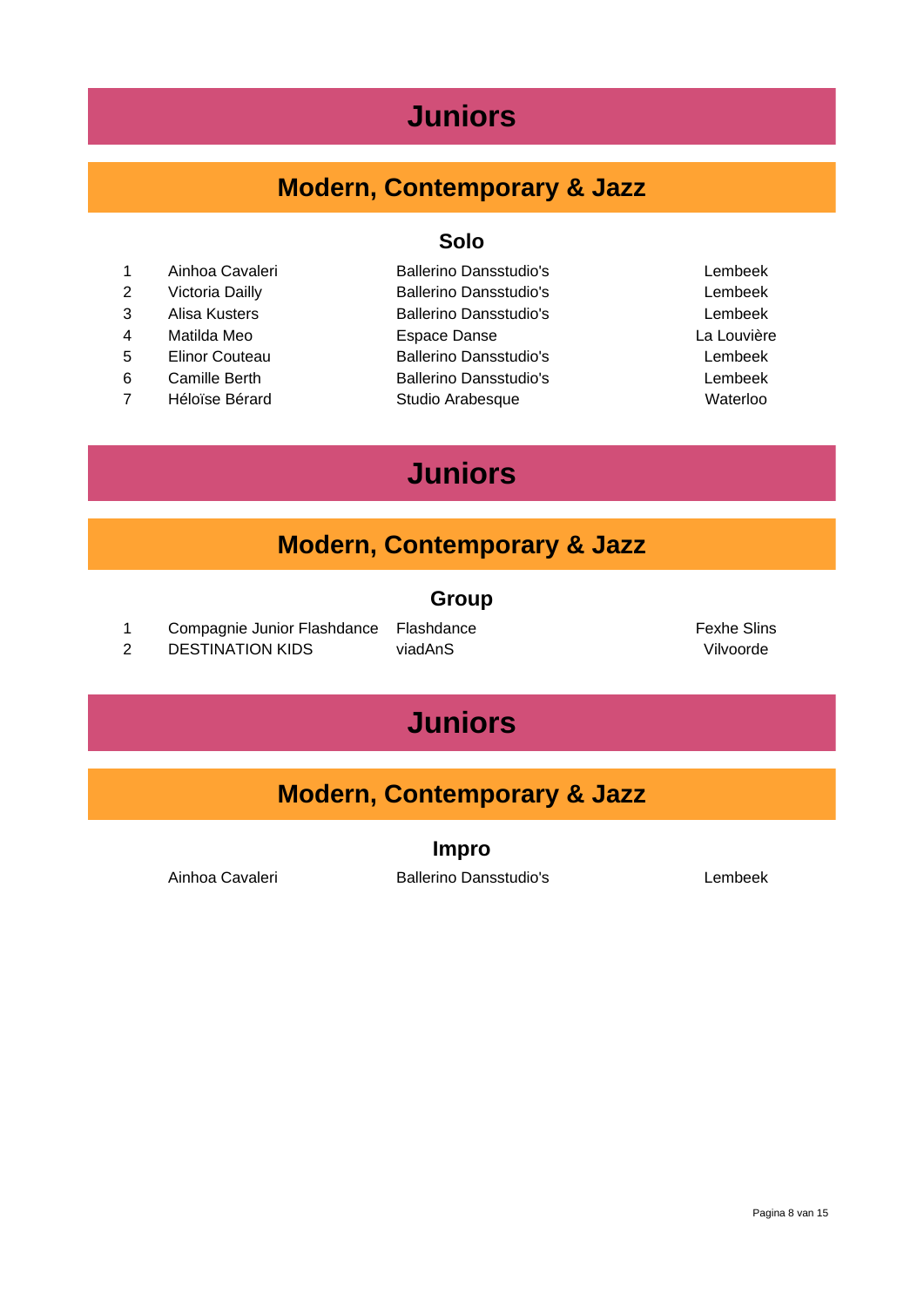#### **Teens**

#### **Modern, Contemporary & Jazz**

**Solo**

- 
- 2 Sophia Dmitrieva Balletschool Maria Düsseldorf
- 3 Sarah Magidson Studio Arabesque Waterloo
- 4 Allegra Rebbelmund Balletschool Maria Channel Busseldorf

1 Lotte Moors Ballerino Dansstudio's Lembeek

### **Teens**

#### **Modern, Contemporary & Jazz**

#### **Duo/Trio**

- 1 Allegra & Sophia Balletschool Maria Düsseldorf
- 2 Pauline & Jeske Dance-Inn Gooik

#### **Teens**

#### **Modern, Contemporary & Jazz**

#### **Group**

- 1 TEAM CONTEMPO ADOS 3 Avenircrazydance **Ans** Ans
- 
- 3 Mouvement 2008 and 2009 and 2009 and 2009 and 2009 and 2009 and 2009 and 2009 and 2009 and 2009 and 2009 and 2009 and 2009 and 2009 and 2009 and 2009 and 2009 and 2009 and 2009 and 2009 and 2009 and 2009 and 2009 and 200

2 ADK TEAM Ecole de danse ADK Lacuisine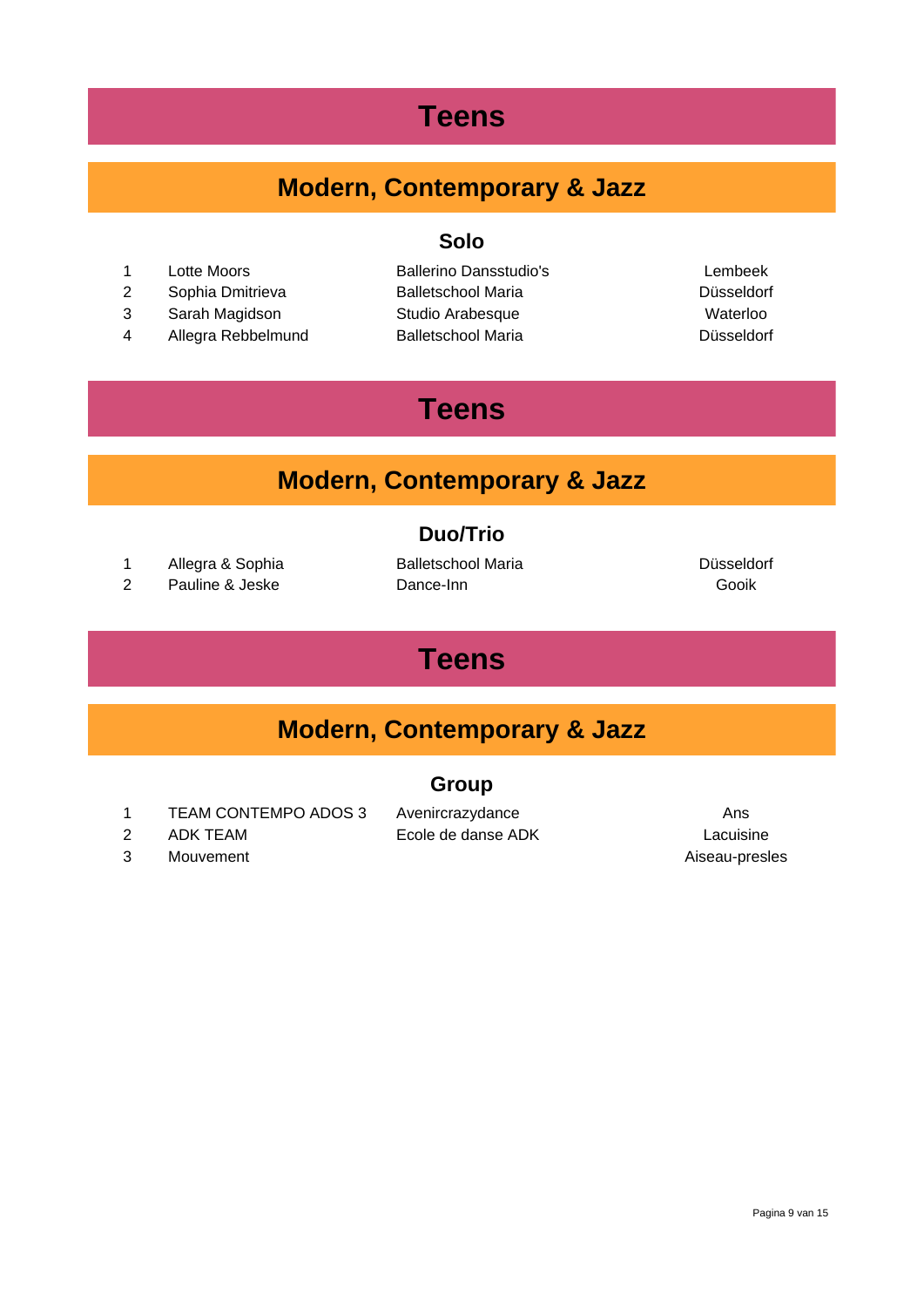#### **Teens**

#### **Modern, Contemporary & Jazz**

**Impro**

Sophia Dmitrieva **Balletschool Maria Balletschool Maria** Düsseldorf

#### **Adults**

#### **Modern, Contemporary & Jazz**

**Solo**

- 
- 2 Julie Denidder Ballerino Dansstudio's Lembeek
- 
- 
- 5 Ekaterina Zamodeeva Balletschool Maria Düsseldorf
- 6 Manon Vekeman Ballerino Dansstudio's Lembeek
- 1 Yana Louckx Ballerino Dansstudio's Lembeek 3 Darja Galperin Balletschool Maria Düsseldorf 4 Zina Decoster Ballerino Dansstudio's Lembeek
	-

#### **Adults**

#### **Modern, Contemporary & Jazz**

#### **Duo/Trio**

1 Ekaterina & Darja **Balletschool Maria** Balletschool Maria **Balletschool Maria** Büsseldorf 2 Kymie-minh, Naia & Canelle VARIATION DANSE Doische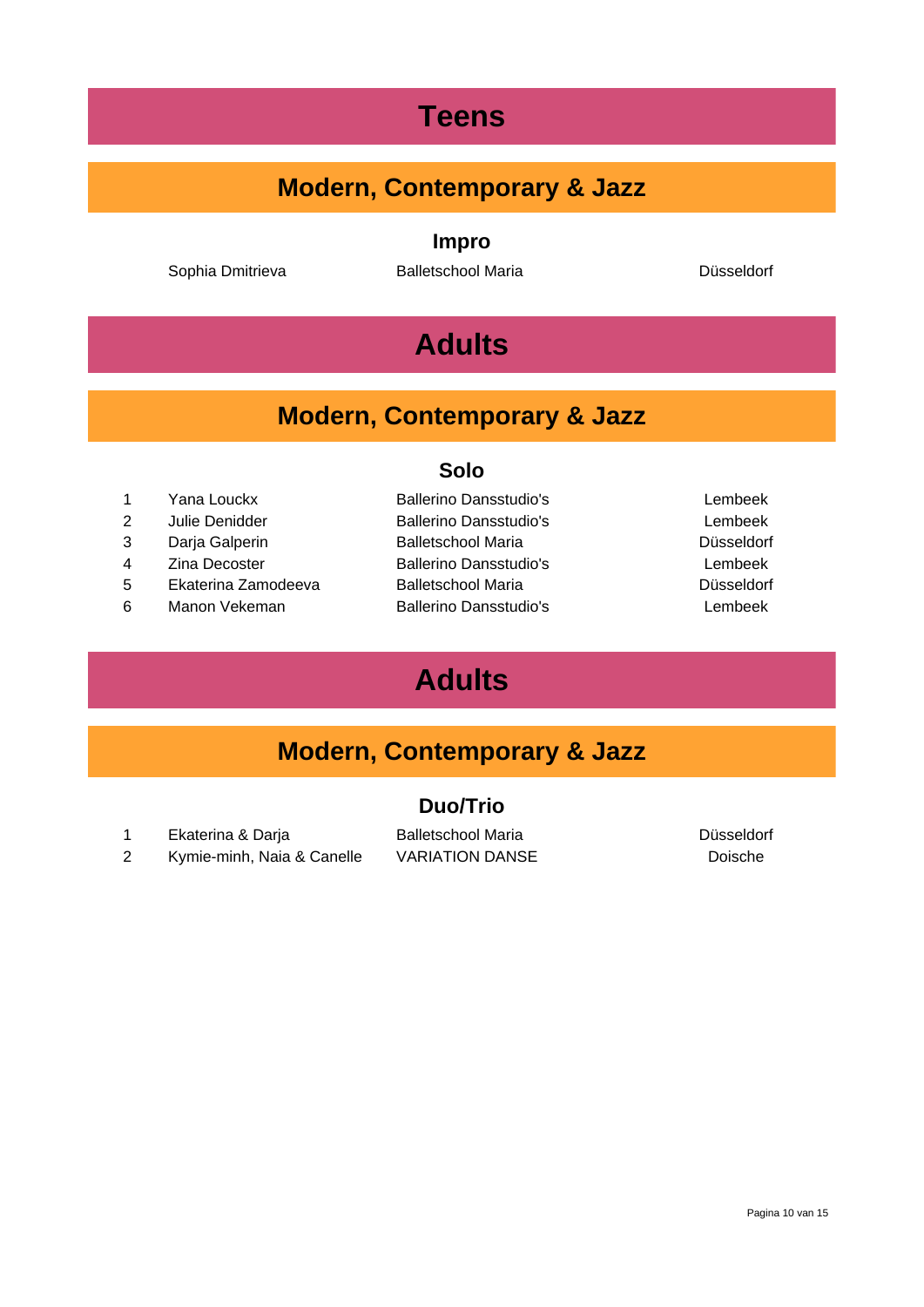#### **Adults**

#### **Modern, Contemporary & Jazz**

**Group**

- 1 Compagnie 51 Dancestudio51 Etterbeek
- 2 VARIATION DANSE VARIATION DANSE Doische
- 3 Plastic in the Ocean Balletschool Maria Düsseldorf

### **Adults**

#### **Modern, Contemporary & Jazz**

**Impro**

Julie Denidder Ballerino Dansstudio's Lembeek

### **Kids**

**Hip Hop**

**Duo/Trio**

1 Louana & Aglaë La Boum Studio Rhode Saint Genèse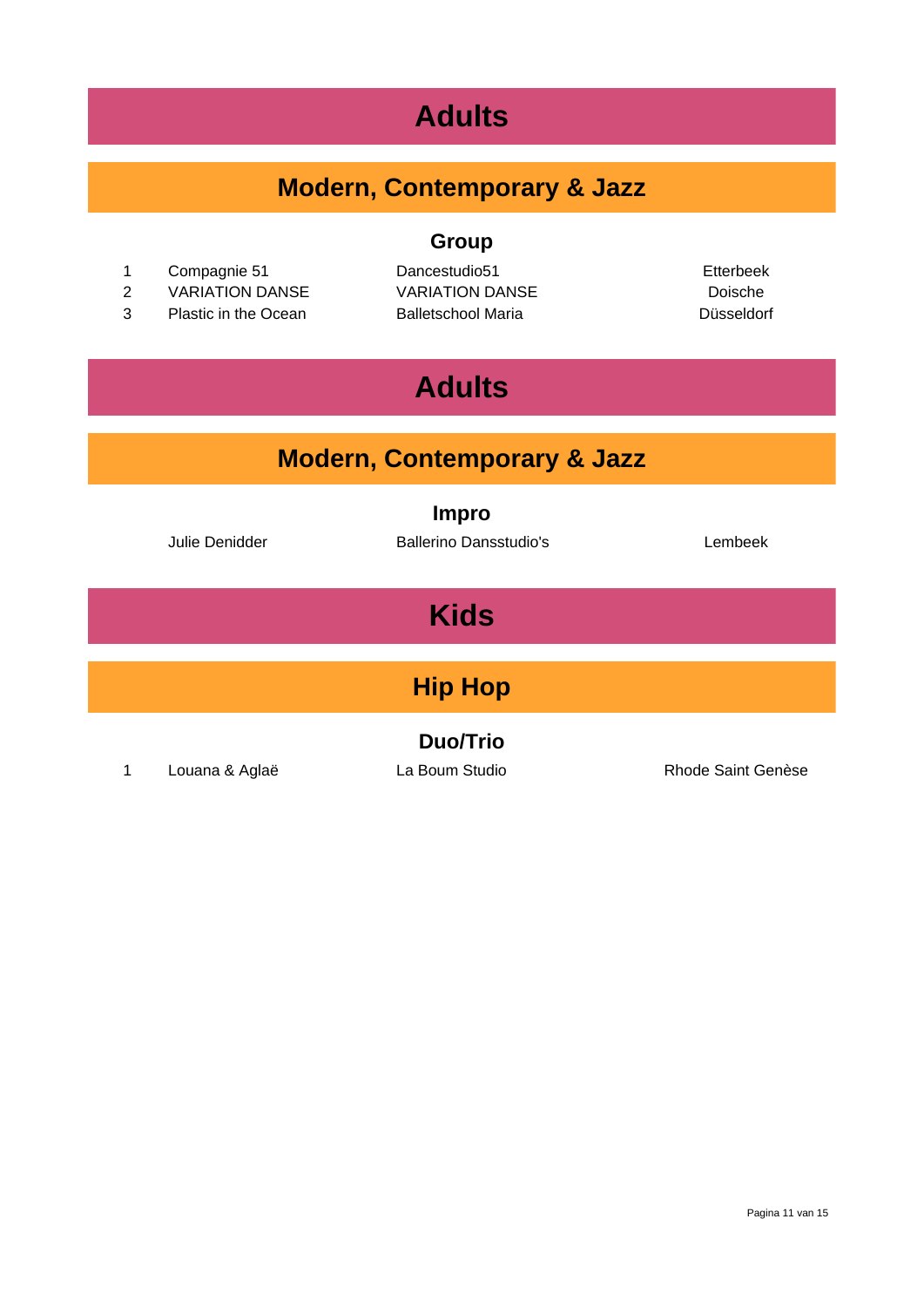## **O.Kids & Y.Jun (11-12y)**

#### **Hip Hop**

#### **Group**

| UBC - KIDZ | URBAN BASE DANCE STUDIO<br>VZW | Oostakker     |
|------------|--------------------------------|---------------|
| BM&D Crew  | Body Moving and Dance          | <b>Hotton</b> |
| ADK JUNIOR | Ecole de danse ADK             | Lacuisine     |

### **Kids**

#### **Hip Hop**

**Impro**

Clara Fourmeaux **Body Moving and Dance Hotton** 

**Juniors**

### **Hip Hop**

**Duo/Trio**

1 Noor & Elieze Step By Step Huldenberg Cttenburg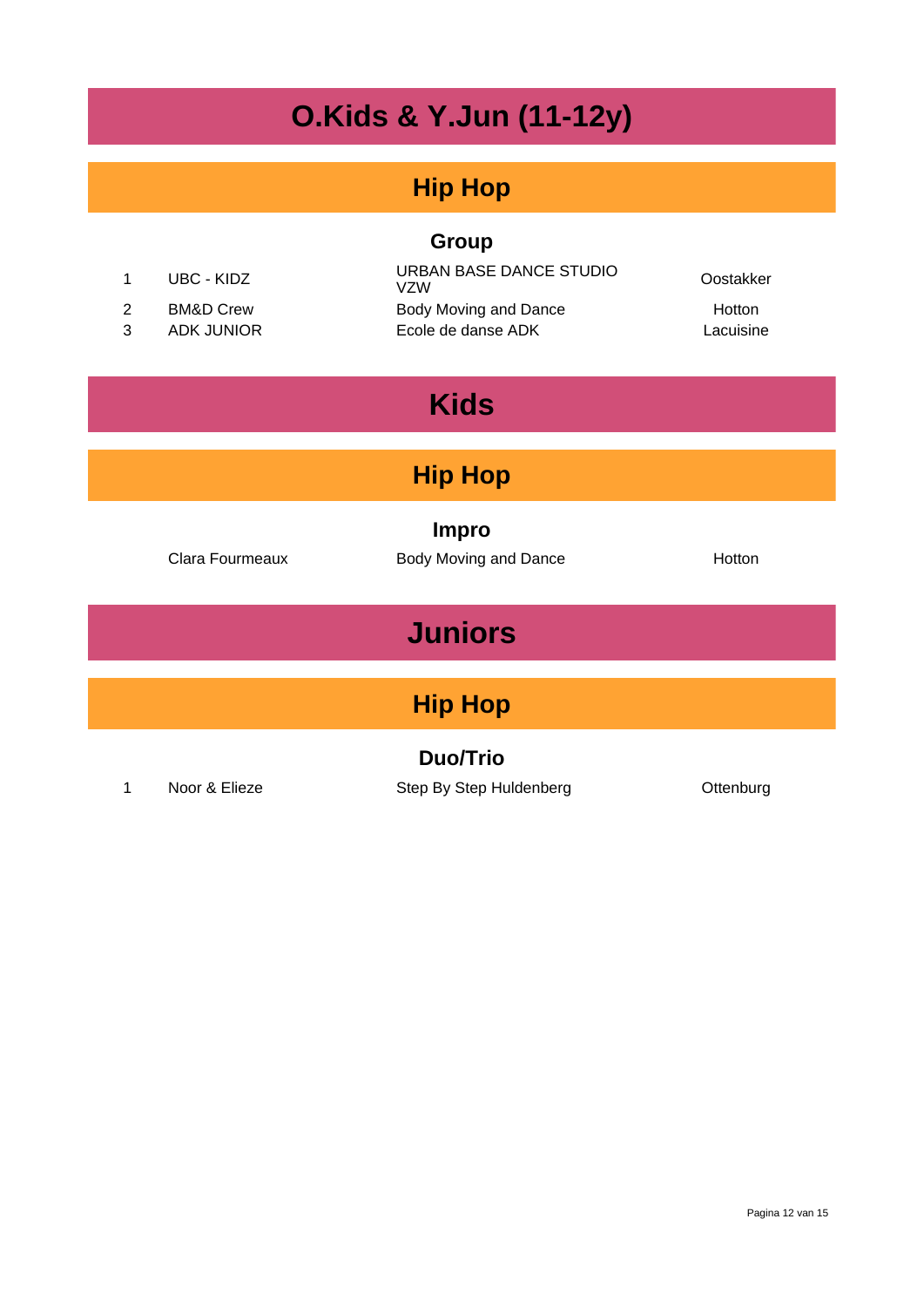### **O.Juniors (13-14y)**

#### **Hip Hop**

#### **Group**

- 
- 
- 
- 

<sup>1</sup> UBC - YOUTH URBAN BASE DANCE STUDIO VZW Oostakker 2 Blast United LV Dance Creation Contract Creation Rapelle-op-den-bos 3 Next Level Step By Step Huldenberg Cttenburg 4 Dynamic Crew Dance Planet Dance Planet Aalst - Erpe-Mere

#### **Teens**

#### **Hip Hop**

#### **Group**

- 1 TEAM HIP HOP ADOS 3 Avenircrazydance Ans
- 2 NOVA DANCE CREW Nova dance **Durbuy**
- 
- 
- 
- 3 IMAGINATION viadAnS Vilvoorde 4 T.L.D CREW De Parel Nieuwerkerken 5 ADK CREW Ecole de danse ADK Lacuisine
- 

### **Teens**

#### **Hip Hop**

#### **Impro**

Nessa Fernandez **Avenircrazydance** Ans